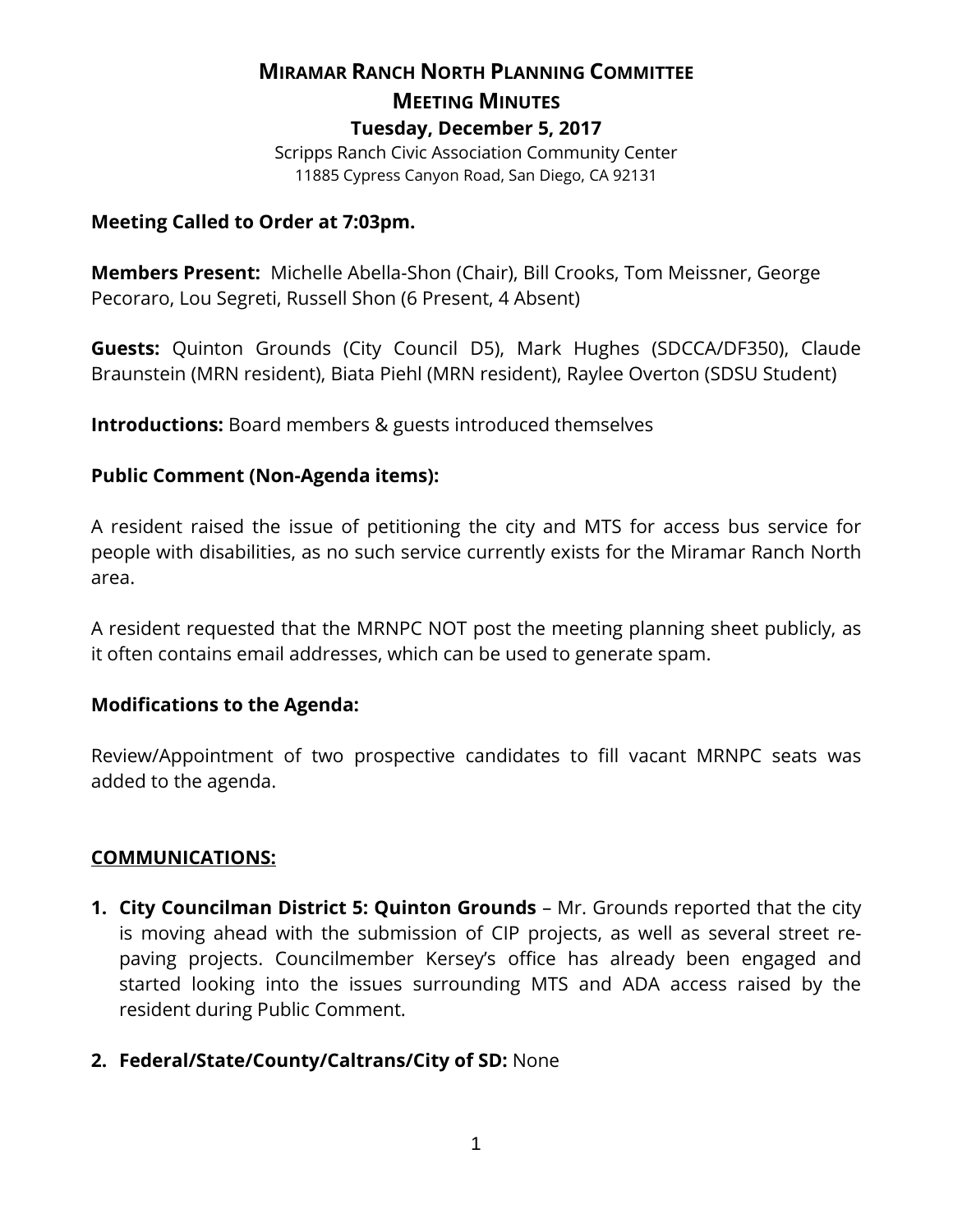**3. Scripps Ranch Planning Group: Wally Wulfeck –** Topics covered last month included progress updates on the SDG&E powerline project and issues around the routing of the Purewater pipeline from the Eastgate Mall processing plant to Lake Miramar reservoir.

Mr. Wulfeck also discussed some topics from last month's CPC meeting:

Discussions included Harassment (PC members are "covered" by the same rules as City personnel), conflicts of interest of board members, and planning commissions' \$500 a year operating allowance. Also, the Rec Council funding is currently on hold.

## **4. Scripps Ranch Civic Association:** No Report

#### **PRESENTATIONS/DISCUSSIONS/ACTION ITEMS:**

**FY19 MAD Budget** (Erika Ferreira/Mike Rasmussen/Bill Crooks):

The current projections for FY2018 and the proposed budget for FY2019 were presented and discussed. It was noted that projected increases in water costs, labor, and materials are projected to erode the MAD's reserve in future budget years. At this point, there will be no increase in assessments, but in future years, either an increase in assessment or a reduction of services is very possible. Motion was made to approve the MAD budget as presented (Crooks/Segretti). Motion passed 6-0-0.

## **Community Choice Energy for Climate Action Plan** (Mark Hughes):

Mr. Hughes answered questions about the program and how it might be staffed.

## **Review/Appoint Two Candidates to fill Vacant MRNPC Seats:**

Two MRN residents, Claude Braunstein and Biata Piehl, presented themselves as candidates to fill two vacant spots on the MRNPC. Motion was made to appoint them to the board to fill these vacant spots (Meisner/Segretti). Motion passed 6-0-0.

## **CONSENT AGENDA:**

November 7 2017 Minutes approved on consent.

## **COMMITTEE REPORTS:**

**1. Chair's Report:** Nothing additional to report